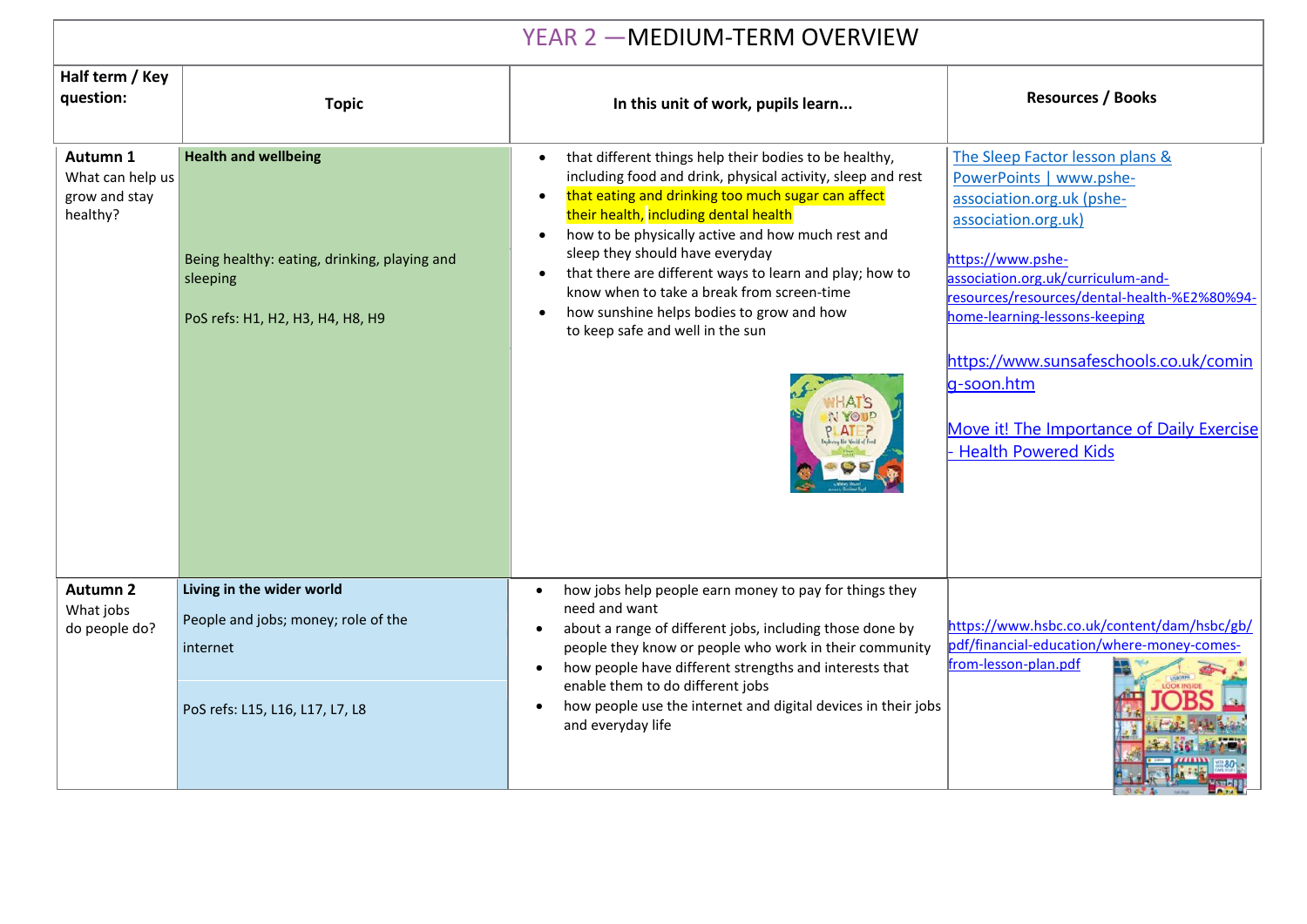| Spring 1<br>What helps us<br>to stay safe? | <b>Health and wellbeing</b><br>Keeping safe; recognising risk; rules<br>PoS refs: H28, H29, H30, H31, H32,<br>H34, R14, R16, R18, R19, R20, L1, L9 | how rules and restrictions help them to keep safe (e.g. basic<br>road, fire, cycle, water safety; in relation to medicines/<br>household products and online)<br>how to identify risky and potentially unsafe situations (in<br>$\bullet$<br>familiar and unfamiliar environments, including online) and<br>take steps to avoid or remove themselves from them<br>how to resist pressure to do something that makes them feel<br>unsafe or uncomfortable, including keeping secrets<br>how not everything they see online is true or trustworthy and<br>that people can pretend to be someone they are not<br>how to tell a trusted adult if they are worried for themselves or<br>others, worried that something is unsafe or if they come across<br>something that scares or concerns them | https://www.youtube.com/watch?v=-<br>nMUbHuffO8&t=332s<br>http://www.essex-fire.gov.uk/homesafety/<br>https://beinternetawesome.withgoogle.com/en<br>us/interland/landing/mindful-mountain<br>https://www.pshe-<br>association.org.uk/curriculum-and-<br>resources/resources/%E2%80%98keeping-<br>safe-home%E2%80%99-ks1-home-learning-<br>lesson                                          |
|--------------------------------------------|----------------------------------------------------------------------------------------------------------------------------------------------------|----------------------------------------------------------------------------------------------------------------------------------------------------------------------------------------------------------------------------------------------------------------------------------------------------------------------------------------------------------------------------------------------------------------------------------------------------------------------------------------------------------------------------------------------------------------------------------------------------------------------------------------------------------------------------------------------------------------------------------------------------------------------------------------------|--------------------------------------------------------------------------------------------------------------------------------------------------------------------------------------------------------------------------------------------------------------------------------------------------------------------------------------------------------------------------------------------|
| <b>Spring 2</b><br>What is bullying?       | <b>Relationships</b><br>Behaviour; bullying; words and actions; respect for<br>others<br>PoS refs: R10, R11, R12, R16, R17, R21,<br>R22, R24, R25  | how words and actions can affect how people feel<br>$\bullet$<br>how to ask for and give/not give permission regarding physica<br>$\bullet$<br>I contact and how to respond if physical contact makes them<br>uncomfortable or unsafe<br>why name-calling, hurtful teasing, bulling and deliberately<br>$\bullet$<br>excluding others is unacceptable<br>how to respond if this happens in different situations<br>$\bullet$<br>how to report bullying or other hurtful behaviour, including<br>$\bullet$<br>online, to a trusted adult and the importance of doing so                                                                                                                                                                                                                       | https://www.pshe-association.org.uk/curriculum-<br>and-resources/resources/nspcc-underwear-rule-<br>resources<br>https://learning.nspcc.org.uk/research-<br>resources/schools/pants-teaching<br>http://the-classroom.org.uk/lessons-and-<br>resources/by-subject/pshe/schools-out-pshe-<br>lessons/ks1-pshe-what-is-bullying-what-should-<br>we-do-about-it/<br><b>Security of the AME</b> |